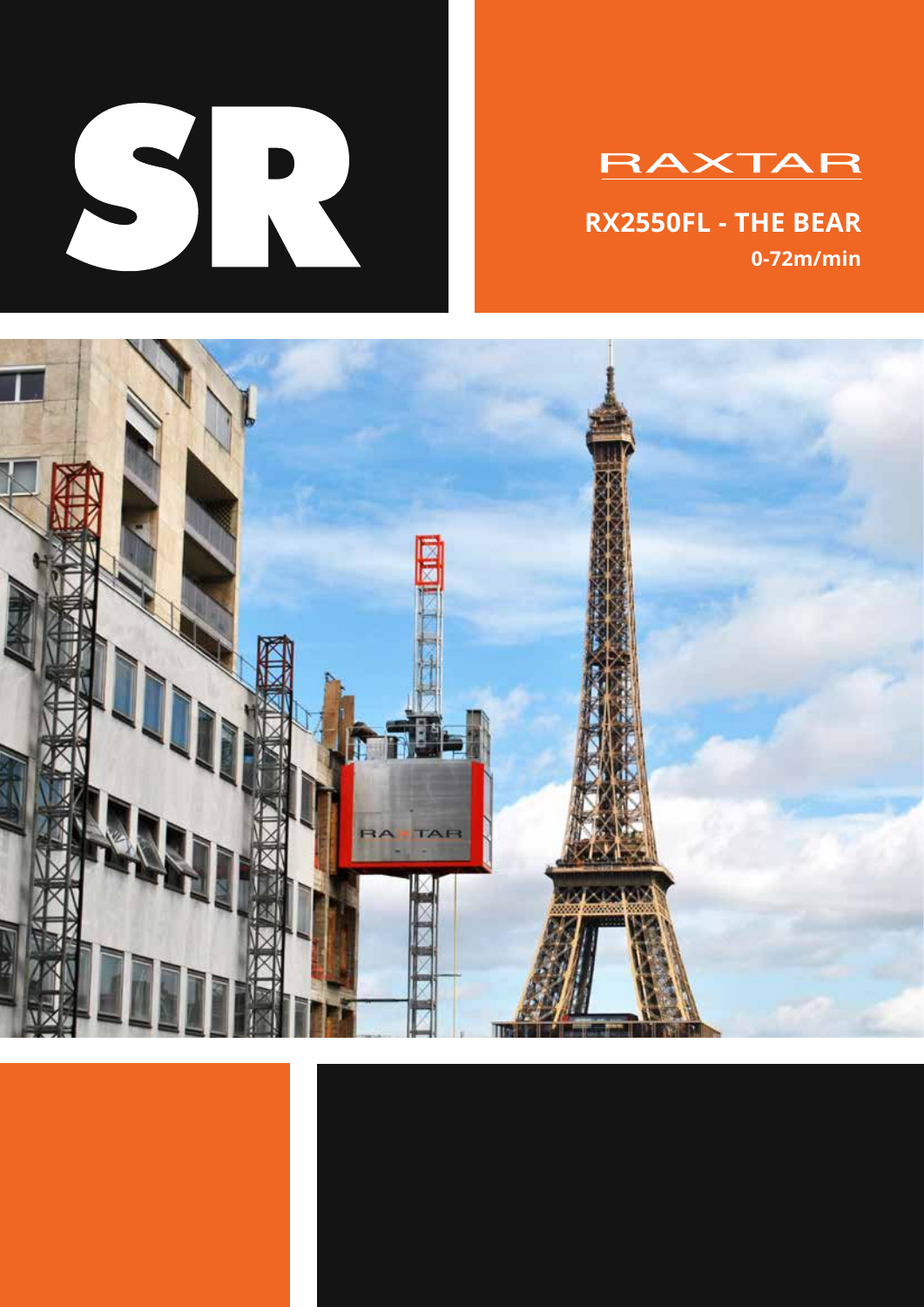### **RX2550FL - THE BEAR**

**Wide Body Passenger & Material Hoist (Single Configuration)**



**SIDE VIEW**



**TOP VIEW**



**FRONT VIEW**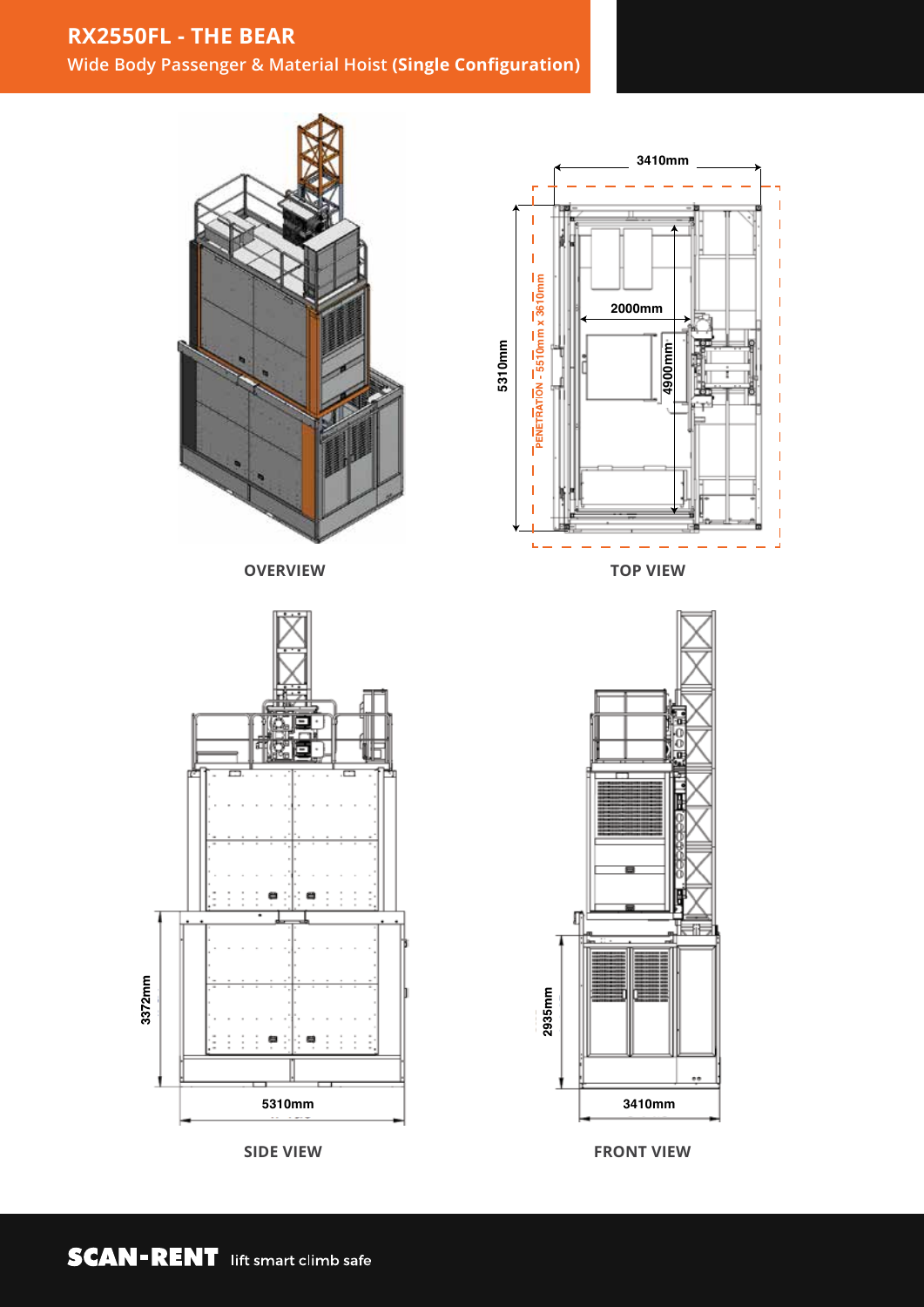### **RX2550FL - THE BEAR**

**Wide Body Passenger & Material Hoist (Twin Configuration)**



**OVERVIEW**





**TOP VIEW**



**FRONT VIEW**